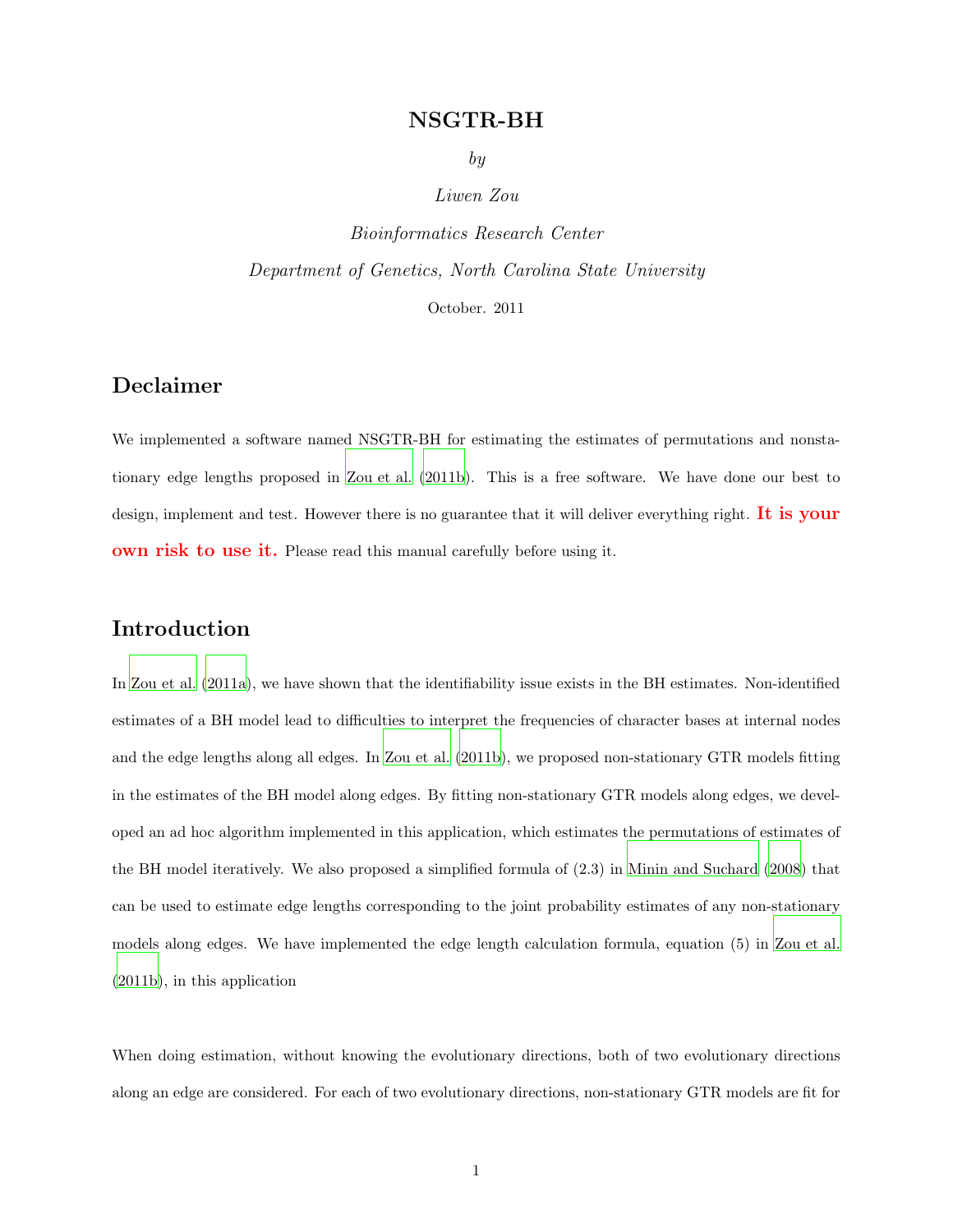all possible permutations. Each of edges which connect two internal nodes has 576 possible permutations; each of edges which connect an internal node and a terminal node has 24 possible permutations. In our approach, we fit non-stationary GTR models for all of 576 permutations of internal edges and 24 permutations for edges connecting the internal and terminal nodes. After fitting non-stationary GTR models, our approach performs an ad hoc algorithm and iteratively find the estimated permutations by minimizing the sums of squares of differences between estimates of joint probability matrices of a BH model and estimates of using fitted non-stationary GTR models as shown in (3) in [Zou et al. \(2011b](#page-10-0)). Taking estimates of permutations, our application estimates edge lengths which can be interpreted as the expected number of substitutions.

When estimating permutations, our application only takes the input file which has the format of output file from the implementation of [Jayaswal et al. \(2005\)](#page-10-3) in the following link [http://www.la-press.com/estimation-of-phylogeny-using-a-general-markov-model-article-a186.](http://www.la-press.com/estimation-of-phylogeny-using-a-general-markov-model-article-a186) Our application was developed using Java language. The algebra calculations are done by calling functions in the Lapack library through JNI.

## Installing the NSGTR-BH

#### Computing environment

The application was tested on Linux OS Systems CentOS version 5 and Ubuntu 11.1. Java jre and jdk,  $C/C++$  and FORTRAN compilers are necessary for running and compiling the application and shared libraries. Java jdk that includes Java jre can be download from [http://www.oracle.com/technetwork/java/javase/downloads/index.html.](http://www.oracle.com/technetwork/java/javase/downloads/index.html) For  $C/C++$  and FORTRAN compilers, GNU compilers can be download from [http://gcc.gnu.org/;](http://gcc.gnu.org/) Intel compilers can be downloaded from [http://software.intel.com/en-us/articles/non-commercial-software-download/.](http://software.intel.com/en-us/articles/non-commercial-software-download/)

#### Note:

Please refer to the License agreements when using both GNU and Intel compilers.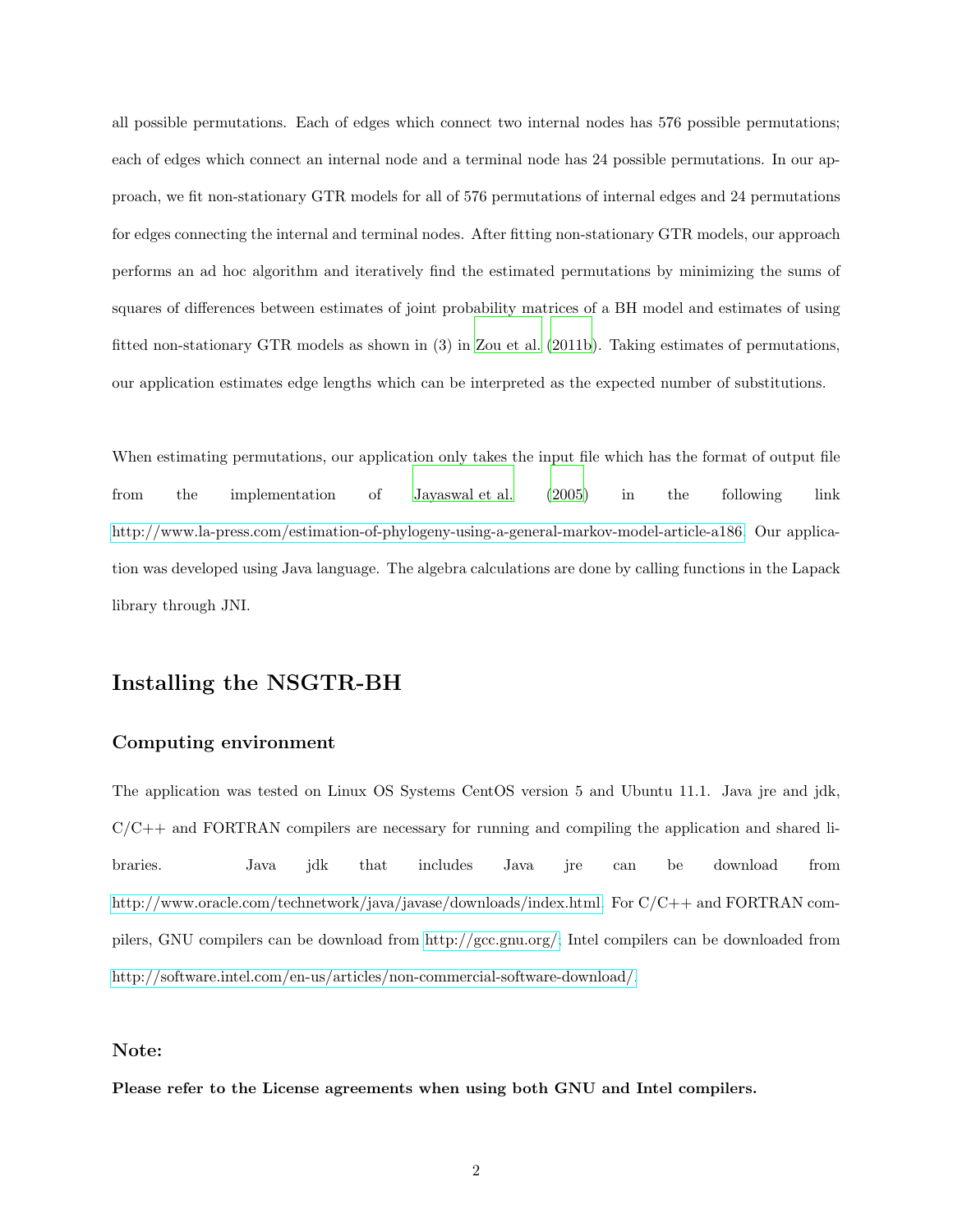#### Where to download

The package is available at the following link.

[www.mscs.dal.ca/˜tsusko/](#page-0-0)

#### The package

In the package, it contains

- the Java source code of NSGTR-BH application is in "Java" folder;
- the interface functions of calling Lapack library are in "interfaceFunctions" folder;
- the Lapack functions:
	- the Lapack functions used in this application extracted from Lapack library are in "fortranFunctionLapack" folder;
	- we also provide the most current version of Lapack library that can be downloaded separately for your convenience. If you prefer downloading original Lapack package by yourself, you can get it from [http://www.netlib.org/lapack/.](http://www.netlib.org/lapack/)
- the manual is in "manual" folder.

After downloading, unpack the package as the following.

• Change the working directory to where the NSGTR-BH stored. For instance, if NSGTR-BH is in the directory "/home/myName/", type the following command at prompt

#### cd /home/myName/

- At prompt, type in the command "tar -vxf nsgtrBH.tar". The unpacked NSGTR-BH will be in the folder named as "nsgtrBH" inside working directory.
- If you download "lapack-3.3.1.tar", change the directory to where "lapack-3.3.1.tar" is saved and do the same thing as for "nsgtrBH.tar".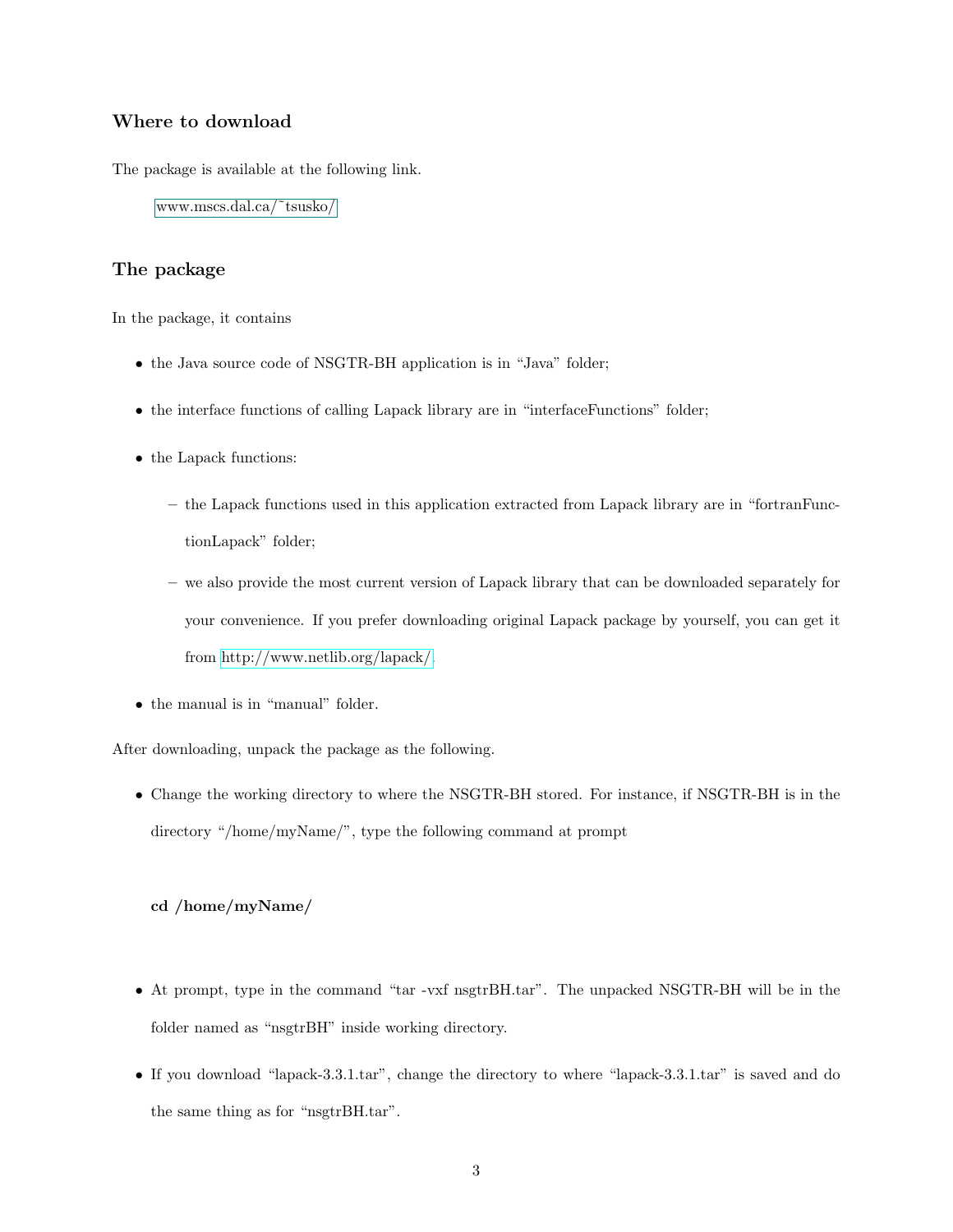#### How to compile Java code

Before compiling, please make sure that Java jdk 4.0 or higher version has been installed on your machine.

• Change the working directory to the folder "Java". For instance, if "Java" folder has the path "/home/myName/NSGTR-BH/Java", type the following command to change the working directory.

cd /home/myName/NSGTR-BH/Java

• At prompt, type the following command for compiling java code.

javac \*.java

#### Create a dynamic library for Lapack functions

• If they haven't been installed, install GNU  $C/C++$  and FORTRAN compilers or INTEL  $C/C++$  and FORTRAN compilers and GNU "make".

Note: The "makefile"s provided by this package are based on GNU compiler. If using IN-TEL compilers, "LOADER" AND "LOADERC" have to be changed accordingly. Please refer to as the manual of INTEL compilers to make changes properly.

- Compile the Lapack library
	- ∗ Change working directory to "lapack-3.3.1".
	- ∗ Type command "make" at prompt. "make" will automatically run "Makefile" and compile both Lapack and Blas libraries. When it is done, you should be able to get two shared libraries files liblapack.so and libblas.so in "lapack-3.3.1". If you download the Lapack library by yourself, please replace "Makefile" and "make.inc" files in your downloaded Lapack by files with the same names "Makefile" and "make.inc" in "lapack-3.3.1" folder of this package.
- Compile functions extracted from Lapack library.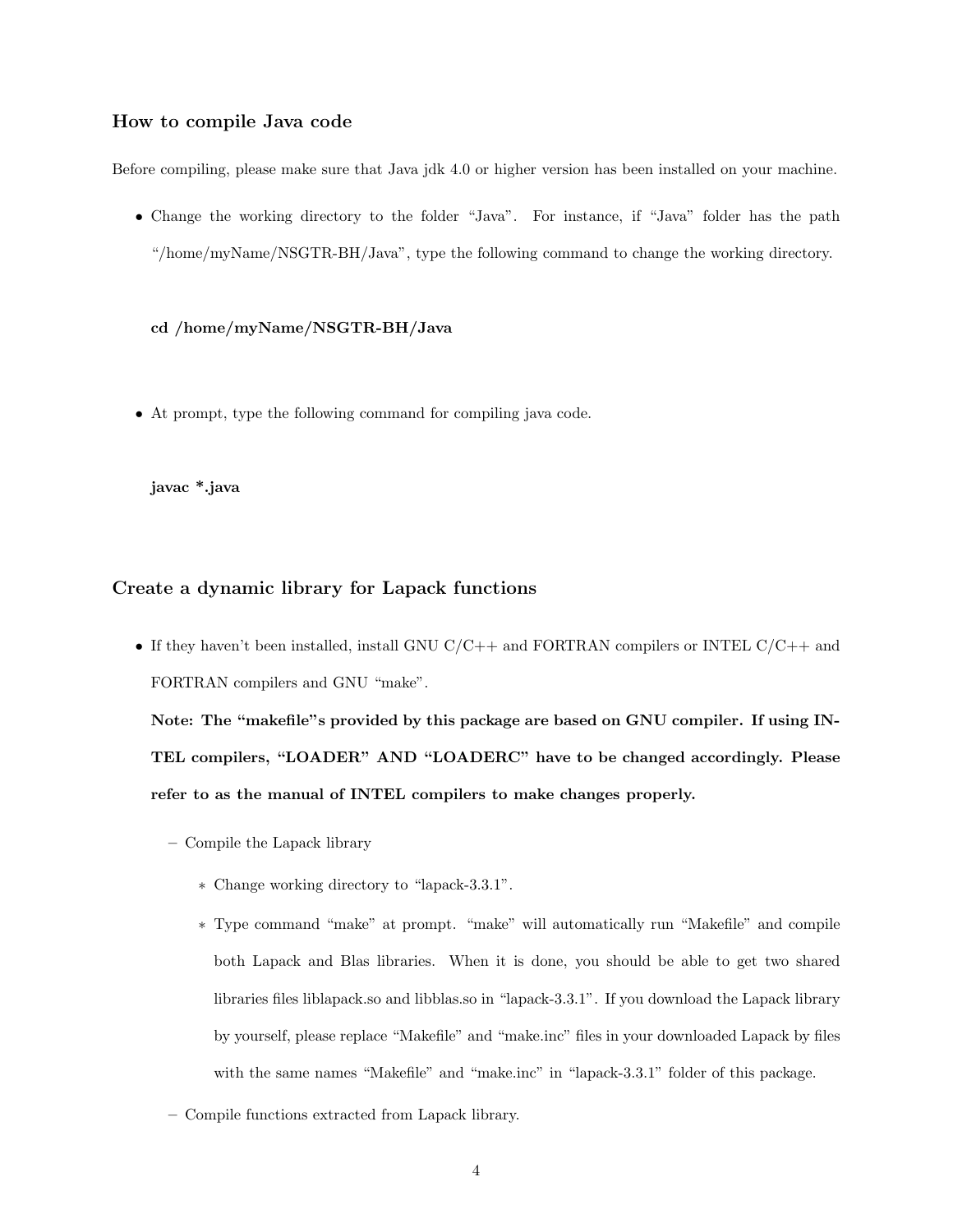- ∗ Change working directory to "fortranFunctionLapack".
- ∗ Type command "make" at prompt.
- ∗ When it is done, you should be able to get a shared library named "liblapack.so" in the directory of "interfaceFunctions".

*There is no necessary to compile both of them. You only need to choose one of above options and a shared library for algebra calculation functions.*

- Compile interface functions.
	- Change working directory to "interfaceFunctions".
	- In the Makefile, this default setting is to use the shared library compiled from extracted functions from the Lapack library. If you are using the liblapack.so by compiling the Lapack library, please comment out the default "LAPACKPATH  $=$  -L".../interfaceFunctions"" by putting a "#" sign in front of this term, and select the one "LAPACKPATH  $=$  -L"pathTolapack-3.3.1/"" by removing the "#"sign in front of this term and change "pathTolapack-3.3.1" to the path where "lapack-3.3.1" is saved.
	- Find out the paths for "jni.h" and other header files used by "jni.h", and change "JNIPATH" accordingly.
	- Type command "make" at prompt.
	- When it is done, you should be able to obtain a library file "libcallingLapackInterface.so".

#### Set up environment variables

Add the path of the directory which contains "libcallingLapackInterface.so" into the environment variable "LD LIBRARY PATH". For instance, if using BASH shell, and if assuming that "libcallingLapackInterface.so" is in the folder of "/home/myHome/NSGTR-BH/interfaceFunctions", add the following line into .bashrc file.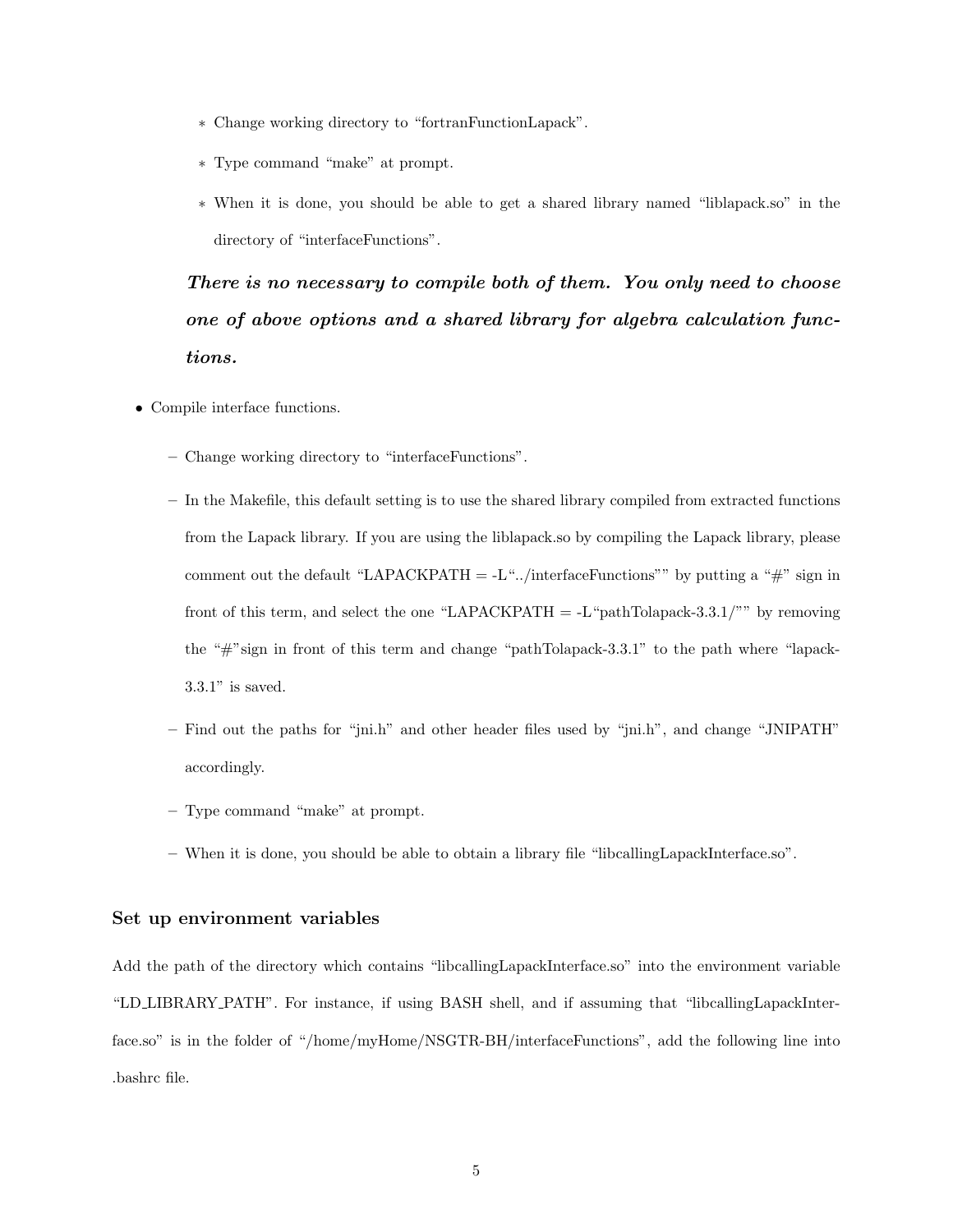# LD LIBRARY PATH=/home/myHome/NSGTR-BH/interfaceFunctions;\$LD LIBRARY PATH export LD LIBRARY PATH

Add the path of the "Java" directory into the environment variable "PATH". For instance, if using BASH

shell, and if assuming that "Java" folder has the path "/home/myHome/NSGTR-BH/Java", add the following line into .bashrc file.

PATH=/home/myHome/NSGTR-BH/Java;\$PATH export PATH

## Estimating permutations and edge lengths for the BH estimates

#### Input data

NSGTR-BH takes the estimate of the BH models and the tree file when estimating BH estimates as the input files. Using inputted data, NSGTR-BH estimates the permutations and edge lengths.

#### Notes:

We assume that you have run the implementation of [Jayaswal et al. \(2005\)](#page-10-3) with the data you are interested and have had the estimates of the BH model handy. Among the result files of [Jayaswal et al. \(2005](#page-10-3)), the file named as "divMatOutput.txt" contains estimates of joint probability matrices along edges of a BH model in the ORDER corresponding to the tree topology in the tree file. PLEASE DO NOT EDIT THIS FILE.

#### Options for Estimates

NSGTR-BH provides several choices for estimates for your convenience. You may select the rooting positions from a list of available nodes along the topology, or you may want NSGTR-BH estimating a root for you. You can also choose the outputs by only selecting the joint probability matrices along edges corresponding to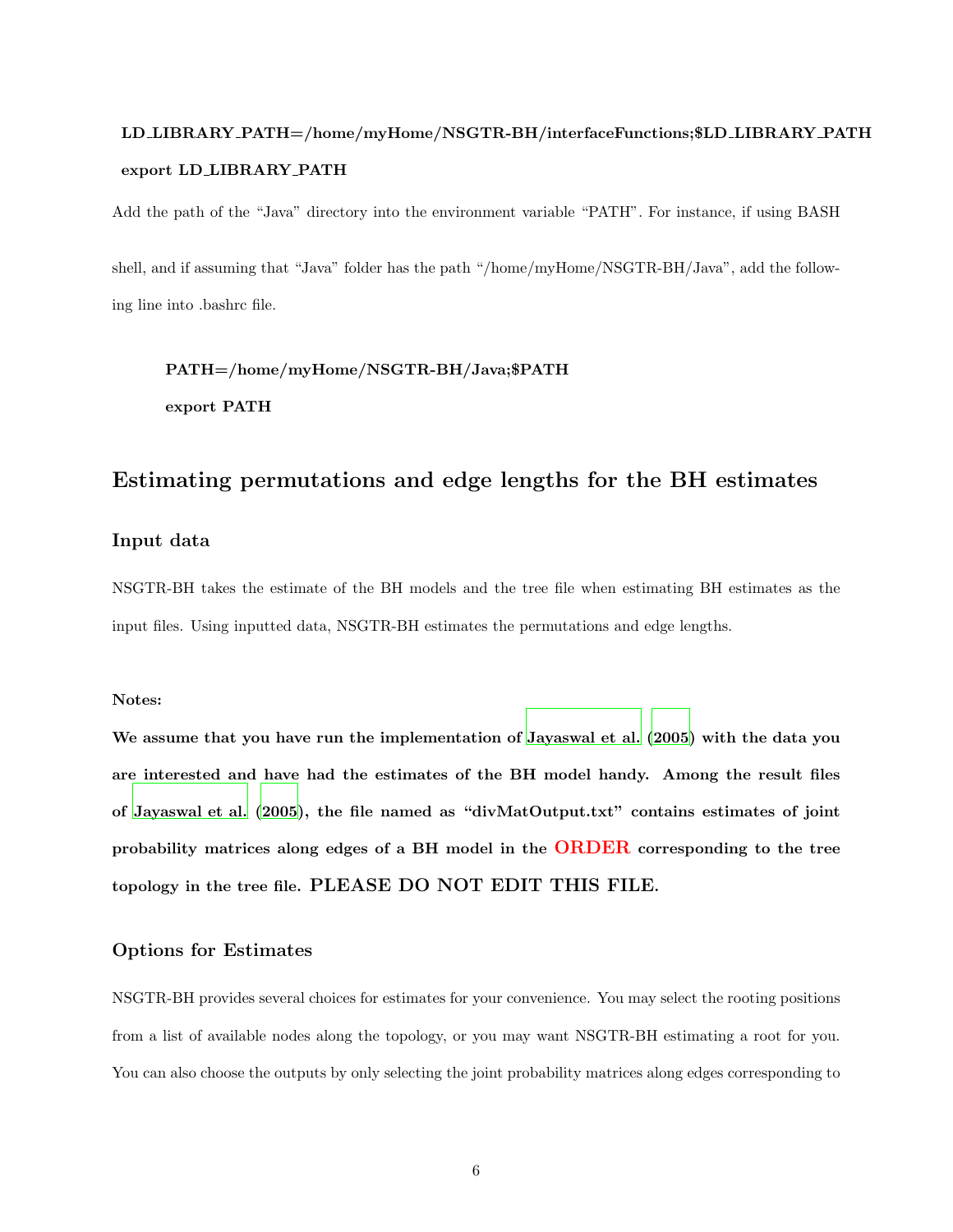estimates of permutations or the estimates of the NSGTR models along edges corresponding to the estimates of the permutations or both of them. A summary of the options is listed below.

Rooting position:

1 Best estimated root;

Selecting this option, NSGTR-BH will estimate the root position. The root position selected by NSGTR-BH has the minimum SS over all possible rooting positions.

2 Selecting root position/positions from a list of candidate nodes.

This choice allows users to select multiple rooting positions from all internal and terminal nodes in the tree file. Then NSGTR-BH will estimate permutations, edge lengths and parameters of the NSGTR models for all of selected rooting positions.

Output selections:

1 Joint probability matrices along edges

This option writes the estimates of joint probability matrices along edges based on estimates of permutations and root positions either specified by users or the best root estimated by NSGTR-BH into a file named "bestFitJointProbabilityMatrices.txt".

2 NSGTR model parameters along edges

This option writes the estimates of the fitted NSGTR model parameters along edges corresponding to the estimates of permutations and root positions either specified by users or the best root estimated by NSGTR-BH into a file named "bestFitNSGTRParameters.txt".

3 Both.

Both of files in option 1 and 2 are generated.

It doesn't matter which output option has been chosen. The estimated edge lengths corresponding to selected rooting positions will be written into a Newick format file named "tree.txt".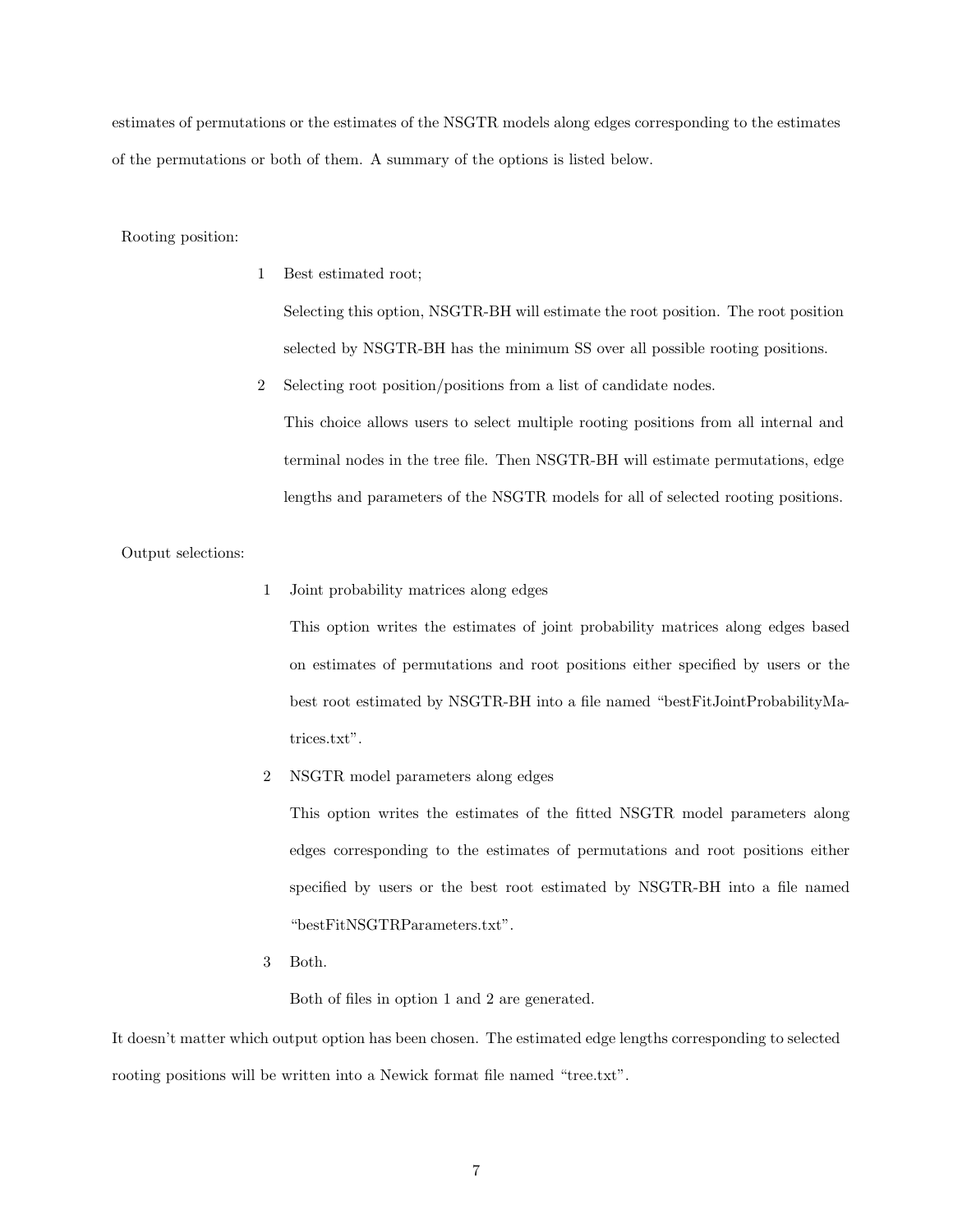#### Output Files

Based on your choices, NSGTR-BH may provide four output files.

- "tree.jpg": the visualization of the input tree. This visualization is useful when selecting rooting positions from a list of nodes. NSGTR-BH automatically generates this file as soon as it gets the input tree file.
- "tree.txt": the estimated edge lengths in the Newick format. In this file, it provides a list of tree presentations in the Newick format based on the choices of rooting positions. Each rooting position has an entry in this file.
- "bestFitJointProbabilityMatrices.txt": the estimates of joint probability matrices along edges based on the rooting position. NSGTR-BH provides a set of joint probability matrices for all  $2*m - 3$  edges for each rooting position, where  $m$  is the number of taxa in the data. The outputs of joint probability matrices for each rooting position are separated by the title of the rooting position.
- "bestFitNSGTRParameters.txt": the estimates of parameters of nonstationary GTR models along edges. For each rooting position,  $2\pi m - 3$  nonstationary GTR models are reported. For each of nonstationary GTR model, NSGTR-BH gives the estimates of instantaneous rates and stationary frequencies. The outputs of estimates of parameters of nonstationary GTR models for each rooting position are separated by the title of the rooting position.

#### Running NSGTR-BH

#### Note:

- In the "example" directory, it contains the samples of joint probability matrices and a tree file. You may want to run NSGTR-BH with those files before running your own data.
- Please make sure that all environment variables have been set up properly before running NSGTR-BH. Please refer to as the section of "Set up environment variables" for the details.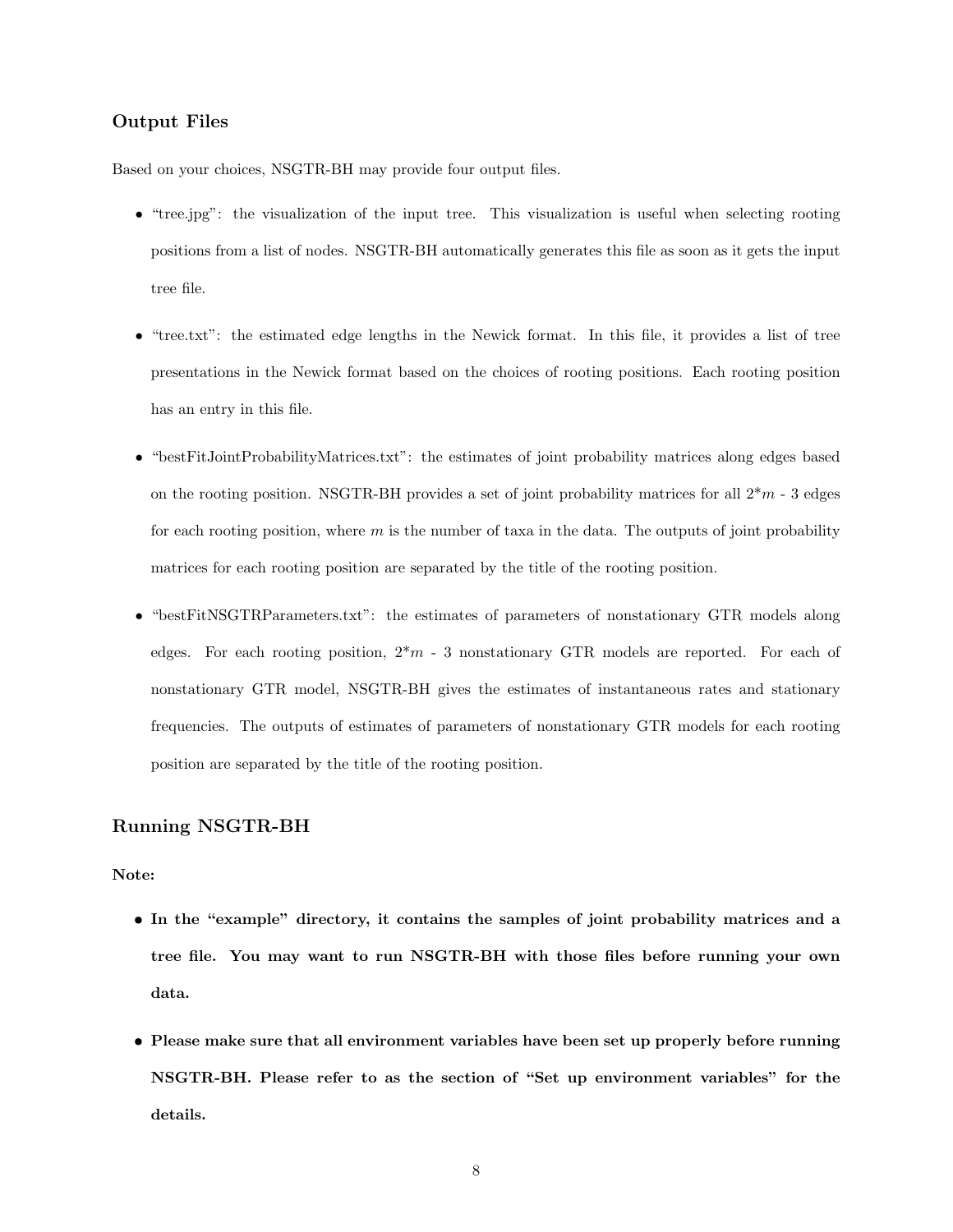NSGTR-BH designs the interface as close as to the implementation of [Jayaswal et al. \(2005\)](#page-10-3) for your convenience. Here is an example about how to use NSGTR-BH.

Assume that the data files are in the directory "/tmp/NSGTR-BH". The input joint probability matrices are in the file "divMatOutput.txt"; the input tree is in the file "inputTree.txt". The screen snapshot in Figure 1 shows the steps of running NSGTR-BH and it should be easy to following. When running NSGTR-BH, it may be useful if paying a little more attention to the following points.

- NSGTR-BH only takes one set of the BH estimates and one tree in one run. It won't handle multiple trees and sets of the BH estimates in a run.
- Please give the full path of input files as shown in Figure 1.
- Again, Please do not edit the file "divMatOutput.txt".

## *Notes:*

This manual was written for the user who has some knowledge about the basic Linux commands. If you need more help, please feel free to contact the author by email at zoul@mathstat.dal.ca. We appreciate for any feedback.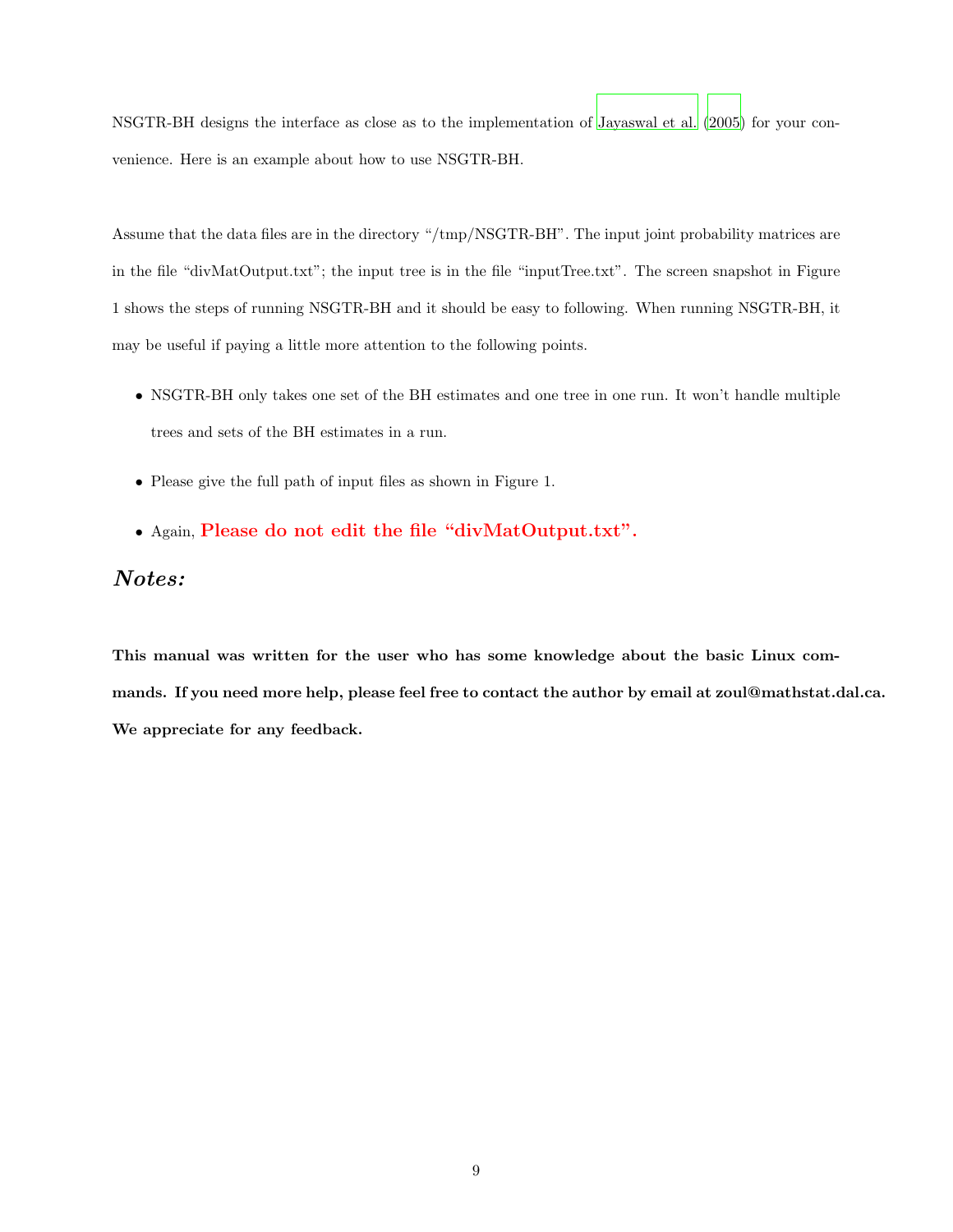

Figure 1: Screen Snapshot of an example of running NSGTR-BH. The input joint probability file has the path "/tmp/NSGTR-BH/divMatOutput.txt"; the input tree file has the path "/tmp/NSGTR-BH/inputTree.txt". The rooting position is selected as node y which is indixed as "13" in the list of candidates. The selection of estimates is to estimate both joint probability matrices and the parameters of the NSGTR models.